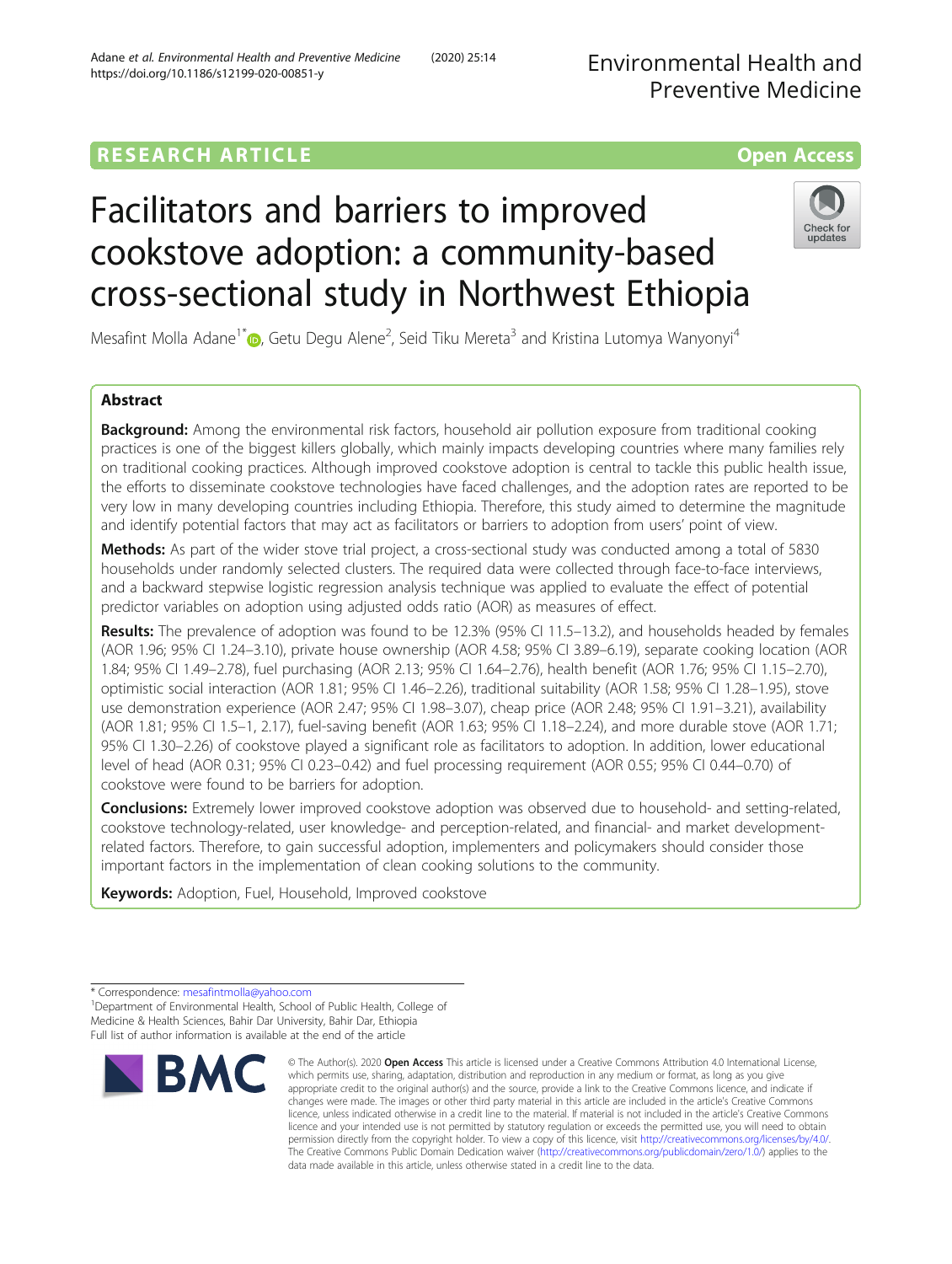#### Background

Among environmental risk factors, household air pollution (HAP) exposure from traditional cooking practices is one of the biggest killers globally [[1\]](#page-10-0). Nearly 600,000 Africans die annually and millions more suffer from illnesses caused by HAP [\[2](#page-10-0)]. Improved cookstove (ICS) adoption is central to tackling this public health issue, which mainly impacts on developing countries where many families rely on traditional cooking practices [\[3](#page-10-0)]. ICS adoption has the potential to generate a variety of health, social, economic, and environmental benefits in sub-Saharan Africa countries [\[4](#page-10-0), [5](#page-10-0)] including Ethiopia  $[6-9]$  $[6-9]$  $[6-9]$  $[6-9]$ . It is the most affordable  $[10]$  $[10]$  and sustainable intervention [\[11](#page-10-0)] when compared to other technologies. The adoption of ICS would also contribute towards meeting at least five of the Sustainable Development Goals (SDGs), particularly SDG 7, which seeks to ensure affordable, reliable, sustainable, and modern energy for all by 2030 [\[12](#page-10-0), [13](#page-10-0)].

Currently, it would appear that global ICS distribution programs are quickly expanding and being implemented around the world [\[14](#page-10-0)]. For example, the Global Alliance for Clean Cookstoves has set a goal to reach 100 million homes with cleaner and more efficient cooking methods by 2020 [[13\]](#page-10-0). Nevertheless, evidence suggests that despite the noticeable benefits and the accompanying interventions, the efforts to disseminate various types of ICS technologies have faced challenges in adoption in most sub-Saharan countries [\[15](#page-10-0)–[18\]](#page-10-0). In Ethiopia, ICS initiatives have been started with the introduction of electric injera baking stoves and wood saving biomass cookstoves in the early 1970s, and large-scale distribution to consumers was started in the mid-1980s with the introduction of the Lakech charcoal stove followed by the Mirt injera baking biomass stove and the Tikikil wood stove and then by the national biogas program which have been promoted since 1998, 2009, and 2009 respectively [[19](#page-10-0)]. Although the history of ICS initiatives goes as far back as the early1970s, the adoption rate is reported to be very low  $[20, 21]$  $[20, 21]$  $[20, 21]$  $[20, 21]$ . Only 10% (fewer than 6% in rural) of Ethiopian households have adopted ICS as evidenced by recent reports [\[19,](#page-10-0) [22\]](#page-10-0). As a result, about 94% of the Ethiopian population remains without access to clean cooking services, making it the highest compared with average global and sub-Saharan Africa proportions which are 38% and 84% respectively [\[4](#page-10-0)].

The factors that limit or enable people's decisionmaking around ICS adoption are thought to be wideranging and contextual [\[9,](#page-10-0) [20,](#page-10-0) [23\]](#page-10-0), and the debate on adoption drivers is still extremely open in the literature [[24](#page-10-0)]. In Ethiopia, a recent systematic review of the existing literature identified some barriers to the adoption of clean household energy which are broad and mostly lie with the challenges in disseminating ICS technology from the provider's responsibility side. These are lack of coordination, un-affordability, unclear regulatory responsibility, lack of awareness, insufficient market development, cultural factors, and inadequate electricity supply [\[23\]](#page-10-0).

However, ICS adoption studies are scarce and scattered from the users' point of view of compatibility to their current situation  $[25]$  $[25]$  $[25]$ , and identifying the factors that may act as facilitators or barriers to adoption [[26](#page-10-0), [27](#page-10-0)] and blending them into implementation programs [\[28\]](#page-10-0) and policies [\[29\]](#page-10-0) are critical to ensure optimum adoption [[30](#page-10-0), [31](#page-10-0)]. Furthermore, since most adoption studies in Ethiopia focus on a particular cookstove type, there is limited information on the general attributes of cookstoves in Ethiopia, and this information is vital for designing and implementing an effective cookstove program.

Therefore, the main goal of the present study was to determine the magnitude and identify factors that may act as facilitators or barriers to ICS adoption at the household level from users' point of view of compatibility to their current situation in Northwest Ethiopia.

#### **Methods**

#### Study design and setting

As part of the wider stove trial project [\(ClinicalTrials.gov](http://clinicaltrials.gov) Identifier: NCT03612362), a community-based crosssectional study was employed in May 2018. This study had been conducted in a low-income rural community of the Mecha Health and Demographic Surveillance System (MHDSS) site in which biomass fuel use is a major household energy source for cooking. MHDSS site is a field research center established in 2013 by Bahir Dar University to conduct and support postgraduate-level studies in the region. It is located 525 km away from the capital city of Ethiopia, Addis Ababa, towards Northwest and 40 km far away from the capital city of Amhara Regional State, Bahir Dar. The study area comprises three major climatic zones of highlands (Dega), midlands (Weina Dega), and lowlands (Kola). It also consists of 10 randomly selected Kebeles (sub-districts/the smallest administrative unit) of three urban and 7 rural with a total of 132 clusters/Gots. According to the official population profile report of MHDSS, a total of 20,631 households were registered at the end of 2016.

#### Sample size determination

The sample size of this study was calculated using the population survey formula on EPI INFO program, assuming a 95% confidence level, a 3% acceptable margin of error, a 50% acceptable estimated population proportion of ICS adoption, and a design effect of 2 for cluster randomization technique and allowing a 5% oversampling to account for any unpredictable events in the field. The final estimated sample size was 2245 households. However, since we had the advantage of using all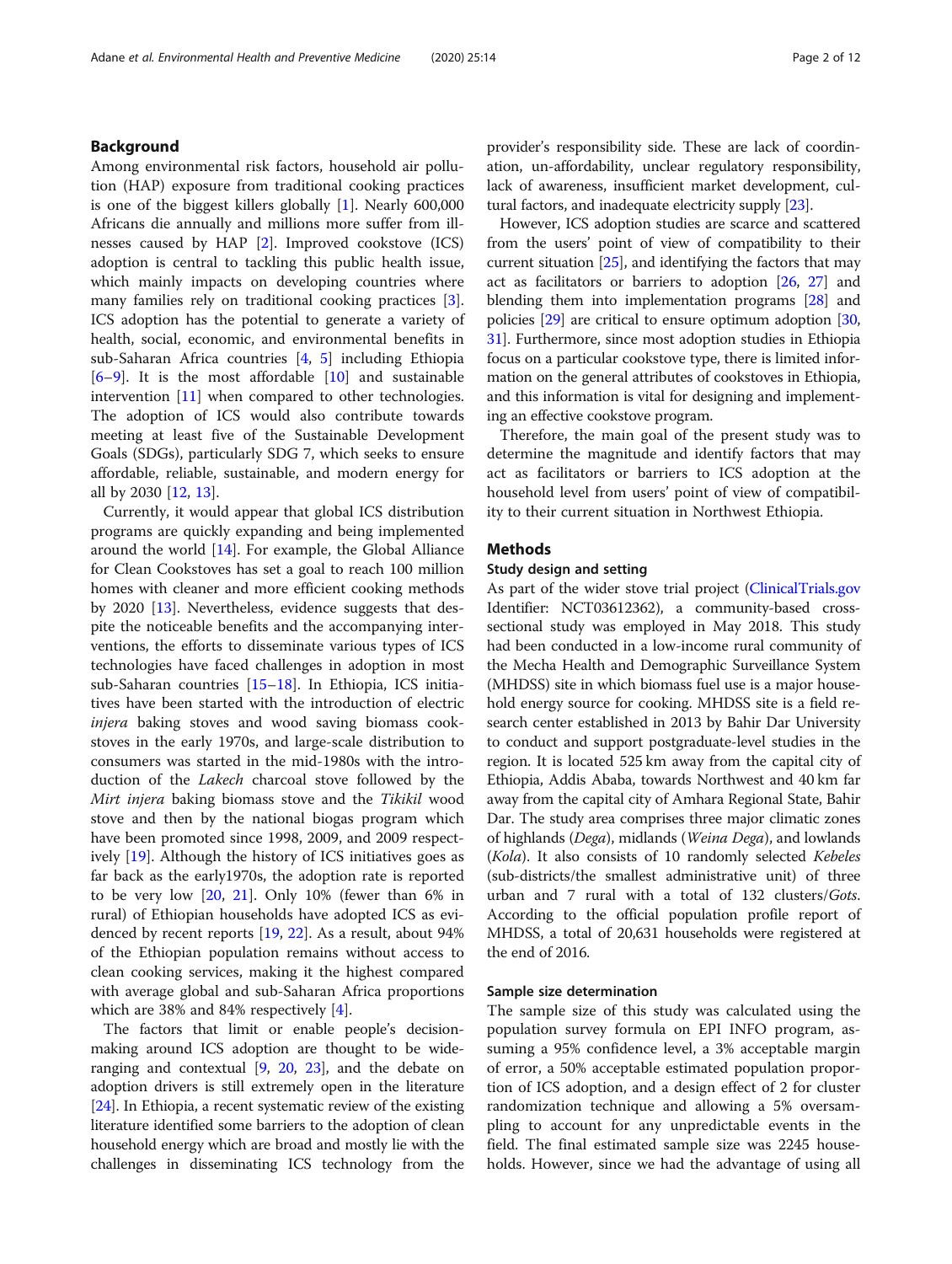the baseline data of the wider stove trial project [\(Clini](http://clinicaltrials.gov)[calTrials.gov](http://clinicaltrials.gov) Identifier: NCT03612362), we considered all the randomly selected 100 clusters containing about 5830 eligible children from the stove trial project in order to attain the advantage of having a larger sample size which would reduce the sampling error, thereby increasing the accuracy of estimations.

#### Sampling and recruitment of participants

Cluster randomization technique was used to select the required study participants, and the cluster units were the small villages termed as Gote in the local language. Among the total 132 clusters in the MHDSS site, 100 clusters were selected randomly to represent the total population. Households with any type of cooking practice were eligible for the study in all clusters, and all (5830) eligible households within the selected clusters were included in the study. The selected households were identified using the permanent MHDSS site house number, and the actual data collection was carried out from May 1 to 31 in 2018.

#### Variables, data sources, and methods of assessment

ICS adoption refers to the use of any ICS as a major source of energy, such as improved solid fuel, liquefied petroleum gas, biogas, solar cookers, alcohol (ethanol and methanol), and electrical energy stoves [\[32\]](#page-10-0). ICS adoption status was measured as a binary variable carrying a value of "Yes" for adopters and "No" for non-adopters. The predictor variables were grouped into four major categories as household- and setting-related, cookstove technologyrelated, users' knowledge- and perception-related, and financial- and market development-related factors. In this study, wide-ranging potential predictor variables of adoption were assessed through face-to-face interviews followed by an observational checkup in the selected households as illustrated in detail next:

1. Household- and setting-related characteristics

Under this category, socio-demographic-, household-, and setting-related potential cookstove adoption factors were investigated in this study as briefly discussed next:

- (a) Gender of the household head: Refers to the role of household head gender in stove adoption, measured as female- or male-headed household.
- (b) Educational status of the household head: Refers to the role of an educational level attained by the household head in stove adoption. It was assessed by classifying into five categories as (i) do not read and write, (ii) read and write only, (iii) primary schooling completed, (iv) secondary schooling completed, and (v) tertiary schooling completed.
- (c) Family size of the household: Refers to the role of the total number of individuals permanently living in the household in ICS technology adoption, and it was assessed by classifying into four categories as (i) 2–3 individuals, (ii) 4–5 individuals, (iii) 6–7 individuals, and (iv) 8 or more individuals.
- (d) Number of rooms: Refers to the role of adequate space inside the main living house for placing a permanent stove in ICS technology adoption as measured by the total number of rooms in the main living house, and it was assessed by classifying into four categories as (i) one room, (ii) two rooms, (iii) three rooms, and (iv) four or more rooms.
- (e) House ownership: Refers to the role of house ownership status in stove adoption, measured as private/own or rented.
- (f) Location of cooking quarter: Refers to the role of a cooking quarter location in stove adoption as assessed through observing and asking respondents about the location of the main cooking quarter of the household by classifying into (i) separate kitchen and (ii) inside the living house.
- (g) Fuel source: This refers to the role of a fuel source as assessed by asking respondents about their main source of fuel for household cooking purposes by classifying into three categories as (i) purchasing, (ii) purchasing and collecting, and (iii) collecting.
- (h) Multiple stove use: Refers to the multiple stove use or "stove stacking" status of the households as assessed through observing and asking respondents whether the household currently used more than one stove technology in parallel to meet cooking needs of the household or not as measured by classifying into three categories as (i) yes, (ii) no, and (iii) not applicable.

#### 2. Cookstove technology-related factors

This category refers to the link of perceived features of cookstove technology with stove adoption at the household level, and six technology-linked factors were investigated as briefly pointed out next:

- (a) Fuel processing: This refers to the importance of prior fuel processing requirement of a stove in adoption as assessed through asking respondents whether the current cookstove of the household requires prior fuel processing to prepare local dishes or not (yes/no).
- (b) ICS stove durability: This refers to the role of perceived stove durability in adoption as assessed by asking respondents about the durability of ICS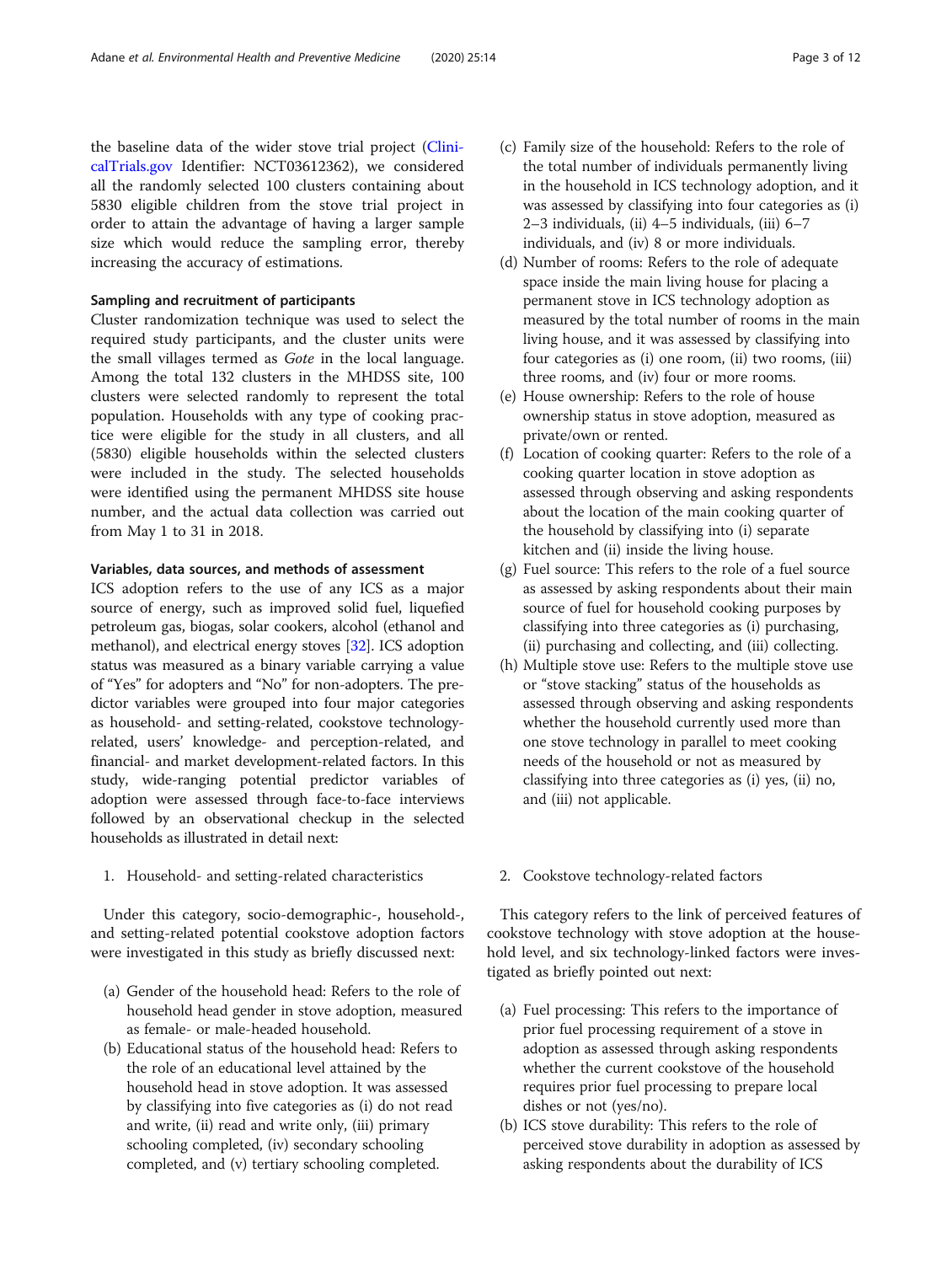technologies compared to the traditional cookstove types as measured by classifying into three categories: (i) more durable, (ii) comparable, and (iii) less durable.

- (c) Fuel-saving benefit: This refers to the role of perceived importance of the fuel-saving benefit of ICS technology in stove adoption as assessed through asking respondents about the importance of fuel-saving characteristic of ICS technology compared to the traditional cookstove type and measured by classifying into three categories as (i) important, (ii) neutral, and (iii) less important.
- (d) Health benefit: This refers to the importance of a perceived health benefit of ICS technology in adoption. In the present investigation, the respondents were asked to give a response about the importance of ICS technology in reducing wood smoke exposure and health risk such as eye/throat irritation or respiratory diseases compared to the traditional cookstove type and measured by classifying into three categories as (i) important, (ii) neutral, and (iii) less important.
- (e) Time-saving benefit: This refers to the importance of perceived cooking time-saving benefit of a stove technology in adoption, and it was assessed through asking respondents about the value of the timesaving characteristic of ICS technology in adoption compared to the traditional cookstove type and measured by classifying into three categories as (i) important, (ii) neutral, and (iii) less important.
- (f) Safety benefit: This refers to the value of the perceived importance of safety benefits in ICS technology adoption. In this study, the key safety concern was child burn injury prevention capacity as assessed by asking respondents about the importance of safety benefits from using ICS technology compared to the traditional cookstove type and measured by classifying into three categories as (i) important, (ii) neutral, and (iii) less important.
- 3. Cookstove users' knowledge- and perception-related factors

This category deals with the role of users' knowledgeand perception-related factors in stove adoption at the household level, and the following factors were investigated under this category as pointed out briefly next:

(a) Social interaction: This refers to the role of social interaction in cookstove technology adoption as assessed through asking respondents whether they

had been previously convinced by someone such as neighbors and relatives who had adopted ICS technology to adopt ICS technology for the household or not (yes/no).

- (b) Traditional suitability of cookstove: This refers to the role of traditional suitability of cookstove in adoption as assessed by asking respondents whether they believed that currently distributed ICS technologies are suitable for preparing the usual traditional meals of the household or not (yes/no).
- (c) Demonstration experience on stove use: Refers to the role of stove promotion strategy in ICS technology adoption. It was assessed through asking respondents about the availability of ICS technology promotion strategy within the locality as measured by their previous experience of live ICS use demonstration by promoters about the use of any new ICS technology in order to purchase for the household or not (yes/no).
- 4. Financial- and market development-related characteristics

This category refers to the role of financial approaches and market development strategies in stove adoption at the household level, and the next characteristics were considered under this category as follows:

- (a) Stove price: This refers to the role of a perceived price of ICSs in adoption that may influence users to maintain or switch their cookstove technology. It was assessed through asking the head of the household about the overall cost of the local ICS technologies by classifying into four categories as (i) cheap, (ii) medium, (iii) expensive, and (iv) do not know.
- (b) ICS availability: This refers to the role of ICS availability in adoption as assessed by asking respondents regarding the availability of ICS technologies (yes/no).

#### Data collection

The required data were collected from May 1 to 31 in 2018 by trained professionals through face-to-face interviews using a structured questionnaire and direct verification (observation) whenever essential to capture ICS adoption-linked data. Several special efforts were applied before and during the data collection period to prevent missing data and avoid the associated complexities in data analysis and interpretation. To mention some, the stove trial research project was publicized through a live discussion on the Regional Television show in May 2018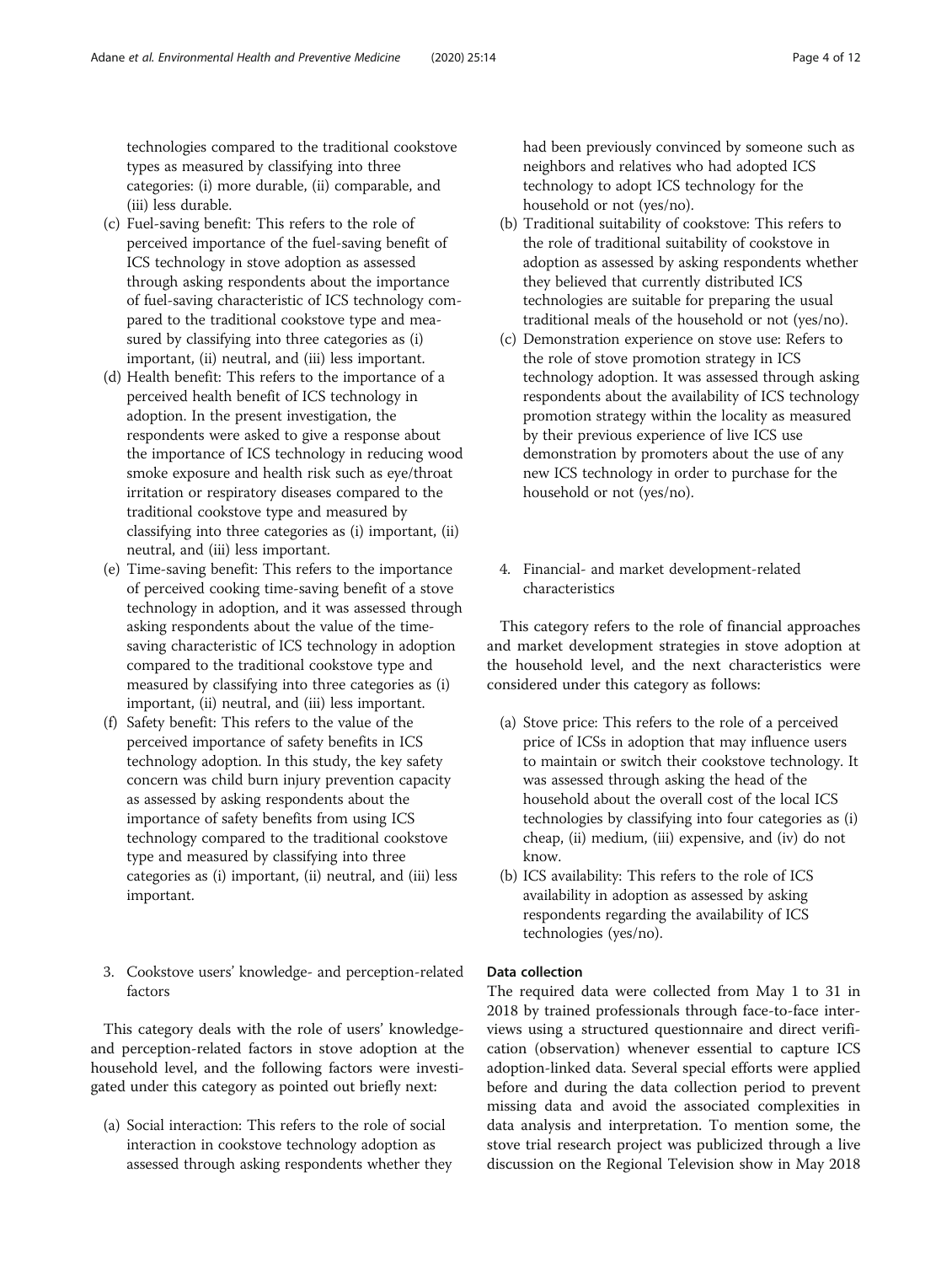to build community interest in the study. Interest in the study was also created through communications about the study during the regular local health development army team meetings as well as through home visits by the local health and agricultural extension workers along with local energy experts by means of working on active community engagement through the Ethiopian health and agricultural extension programs as well as through the local health development army team structure.

Participants were also informed that they will receive an improved baking stove for free either at the initiation or at the end of the study to maintain justice and to help achieve a high level of research participation. Besides, we utilized local household energy experts and health extension workers to oversee the overall efforts in recruiting eligible households. Home visits for data collection were scheduled and communicated. Repeated home visits were made to deal with missed data using the permanent MHDSS site house number to identify missed households as well as data collectors training with practical exercises on how to avoid non-response and application of data collection manual were the major efforts to achieve complete participant enrolment.

#### Data quality assurance

Prior to the actual data collection, emphasis was given in designing the study tool and training was given for data collectors with a practical exercise on how to collect the required data as well as the study tool was pretested in the nearby district, which was not part of the study area, and the necessary amendments were done on the flow and clarity of some questions to suit respondents. During the actual data collection, a data collection manual was used by each data collector to facilitate the data collection process and about 5% of the already surveyed households were randomly selected and re-interviewing took place at the time of data collection as crosschecking mechanism to ensure the validity of the collected data.

#### Statistical methods

Backward stepwise logistic regression analysis technique was applied to evaluate the effect of potential predictor variables on ICS adoption using AORs as a measure of effect with the respective 95% confidence intervals (CIs). All statistical tests were two-sided with  $p$  value  $< 0.05$ considered statistically significant. Hosmer and Lemeshow test of the goodness of fit was checked, and the model was a good fit for the data with a  $p$  value of 0.406. Besides model fitness, multicollinearity diagnosis was also carried out using the correlation matrix method, and all values were well below 0.20, which

confirmed that multicollinearity among the predictor variables was not a concern for the model.

Descriptive statistical analyses were done to describe the characteristics of the outcome and the independent variables, and univariate logistic regression model analyses that are the association of ICS adoption with each predictor variable independently which provide crude odds ratios (CORs) for the associations were carried out to describe the independent association of ICS adoption with each predictor variable. Multivariable logistic regression model analysis (i.e., the association of ICS adoption with multiple independent variables simultaneously which provide AORs for the associations) was conducted to describe the associations between ICS adoption and all independent variables by adjusting for the effect of each predictor variable at the same time [\[33\]](#page-11-0). Accordingly, both crude and adjusted odds ratios were obtained by taking the exponentials of the beta coefficients, labeled as  $Exp(\beta)$  (i.e.,  $Exp(\beta) = odds ratio)$  from the univariate and multivariable logistic regression analysis outputs respectively using the Statistical Package for Social Sciences (SPSS) for Windows version 22. Then, the results describing the association between the dependent variable (ICS adoption) and the independent variables are presented in CORs and AORs with the respective 95% CIs. At last, the paper is reported following the STROBE (Strengthening the Reporting of Observational Studies in Epidemiology) statement to ad-dress the essential components of the report [\[34](#page-11-0)].

#### Results

#### Socio-demographic characteristics of study participants

A total of 5830 eligible households were included in the study. Out of which, most (92.7%) households were male-headed and a significant number (61.5%) of heads were unable to read and write. About 63% of the households used a separate kitchen, and most (89.1%) houses were owned privately as shown in Table [1](#page-5-0).

#### 3.1.Improved cookstove technology adoption

The prevalence of ICS technology adoption was 12.3% (95% CI 11.5–13.2) in the study area, and the majority (62.2%) of the adopter households had used their ICS for more than 2 years from acquisition. In this study, multiple stove use (stove stacking) was a common practice with about 64% of the adopter households currently used more than one stove technology in parallel to meet their household cooking needs as indicated in Table [2](#page-5-0).

#### Facilitators and barriers to improved cookstove

The influence of various potential factors, which may act as facilitators or barriers to ICS adoption at the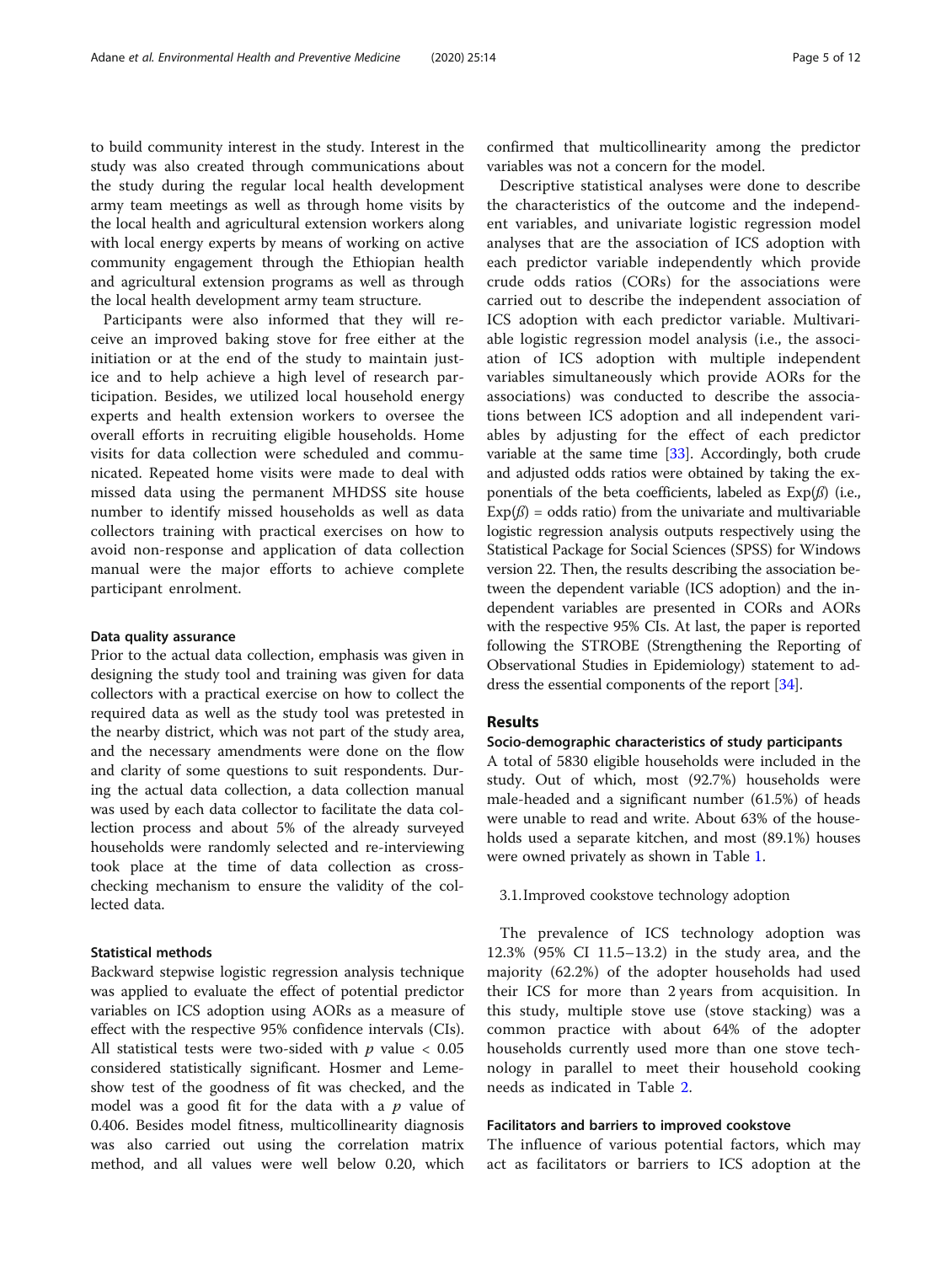<span id="page-5-0"></span>

| Table 1 Household and setting characteristics of study participants in Northwest Ethiopia, 2018 (n = 5830) |  |  |  |  |
|------------------------------------------------------------------------------------------------------------|--|--|--|--|
|                                                                                                            |  |  |  |  |

| Characteristics                          |                       | Number | Percent |
|------------------------------------------|-----------------------|--------|---------|
| Gender of the household head             | Female                | 424    | 7.3     |
|                                          | Male                  | 5406   | 92.7    |
| Educational status of the household head | Do not read/write     | 3583   | 61.4    |
|                                          | Read/write only       | 843    | 14.5    |
|                                          | Primary school        | 624    | 10.7    |
|                                          | Secondary school      | 385    | 6.6     |
|                                          | Higher education      | 395    | 6.8     |
| Family size of the household             | $2 - 3$               | 1158   | 19.9    |
|                                          | $4 - 5$               | 2025   | 34.7    |
|                                          | $6 - 7$               | 1784   | 30.6    |
|                                          | 8 or more individuals | 863    | 14.8    |
| Number of rooms in the main living house | One room              | 1384   | 23.8    |
|                                          | Two rooms             | 3203   | 54.9    |
|                                          | Three rooms           | 1101   | 18.9    |
|                                          | Four or more rooms    | 142    | 2.4     |
| House ownership status                   | Private/own           | 5194   | 89.1    |
|                                          | Rented                | 636    | 10.9    |
| Location of cooking quarter of household | Separate kitchen      | 3685   | 63.2    |
|                                          | Inside living house   | 2145   | 36.8    |

household level, was estimated by fitting both crude and adjusted binary logistic regression models. As summarized in Table [3](#page-6-0), our findings suggest that households headed by females (AOR 1.96; 95% CI 1.24–3.10), private house ownership (AOR 4.58; 95% CI 3.89–6.19), separate cooking location (AOR 1.84; 95% CI 1.49–2.78), fuel purchasing (AOR 2.13; 95% CI 1.64–2.76), positive perceived health benefit of cookstove (AOR 1.76; 95% CI 1.15–2.70), optimistic previous social interaction (AOR 1.81; 95% CI 1.46– 2.26), traditionally suitable (AOR 1.58; 95% CI 1.28– 1.95), previous live demonstration experience on ICS use (AOR 2.47; 95% CI 1.98–3.07), perceived cheap price of cookstove (AOR 2.48; 95% CI 1.91–3.21), availability of cookstove (AOR 1.81; 95% CI 1.5–1, 2.17), positive perceived fuel-saving benefit (AOR 1.63; 95% CI 1.18–2.24), and perceived more durability of cookstove technology (AOR 1.71; 95% CI 1.30– 2.26) played a significant role as facilitators to adoption within the investigated households.

In addition, the lower educational level of the household head (AOR 0.31; 95% CI 0.23–0.42) and fuel processing requirement of cookstove technology (AOR 0.55; 95% CI 0.44–0.70) were found to be barriers for adoption in the study community.

#### **Discussion**

This study investigated the magnitude and factors associated with cookstove technology adoption among a total of 5830 households. The prevalence of ICS technology

Table 2 Improved cookstove adoption status of study households in Northwest Ethiopia, 2018

| Characteristics                                     |                                           | Number | Percent |
|-----------------------------------------------------|-------------------------------------------|--------|---------|
| ICS adoption status of households ( $n = 5830$ )    | <b>No</b>                                 | 5110   | 87.7    |
|                                                     | Yes                                       | 720    | 12.3    |
| Duration of ICS adoption ( $n = 720$ )              | Acquisition (ICS installed)               | 19     | 2.7     |
|                                                     | Initial adoption (used $<$ 1 year)        | 114    | 15.8    |
|                                                     | Medium-term adoption (used 1-2 years)     | 139    | 19.3    |
|                                                     | Long-term adoption (ICS used $>$ 2 years) | 448    | 62.2    |
| Multiple cookstove use among adopters ( $n = 720$ ) | Yes                                       | 459    | 63.7    |
|                                                     | <b>No</b>                                 | 261    | 36.3    |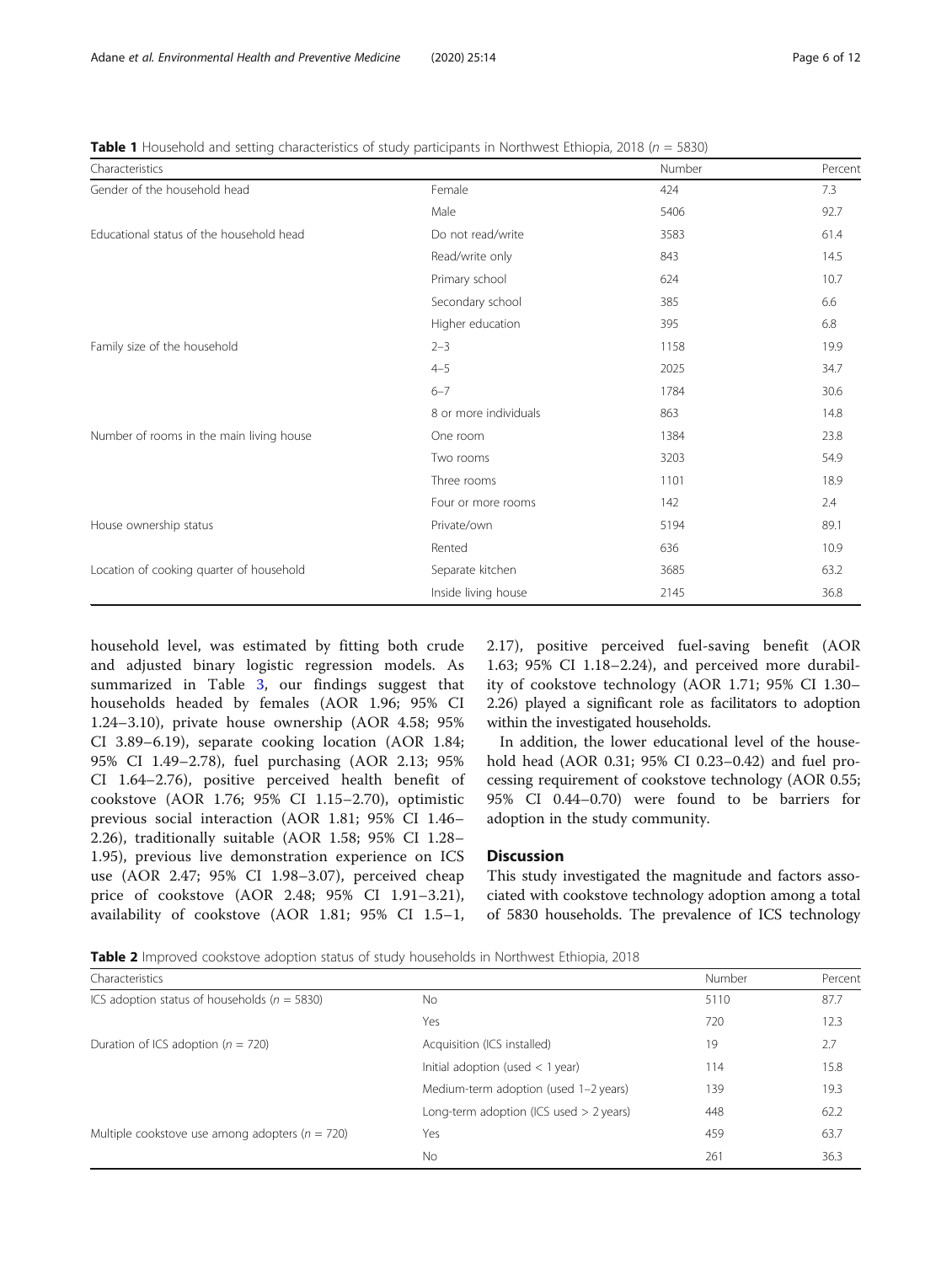<span id="page-6-0"></span>Table 3 Logistic regression analyses describing the associations between ICS adoption and possible predictor variables in Northwest Ethiopia, May 2018  $(n = 5830)$ 

| Characteristics                         |                           | ICS adoption |     | COR <sup>a</sup> (95% CI) | AOR <sup>b</sup> (95% CI) |  |
|-----------------------------------------|---------------------------|--------------|-----|---------------------------|---------------------------|--|
|                                         |                           | No           | Yes |                           |                           |  |
| Gender of the household head            | Female                    | 287          | 137 | 3.95 (3.17, 4.93)         | 1.96 (1.24, 3.10)*        |  |
|                                         | Male                      | 4823         | 583 | 1                         |                           |  |
| Educational level of the household head | Do not read/write         | 3319         | 264 | $0.14$ $(0.11, 0.17)$     | $0.31$ (0.23, 0.42)*      |  |
|                                         | Read/write only           | 758          | 85  | 0.19(0.14, 0.26)          | 0.41 (0.29, 0.58)*        |  |
|                                         | Primary school            | 513          | 111 | 0.37 (0.28, 0.50)         | 0.50 (0.35, 0.69)*        |  |
|                                         | Secondary school          | 270          | 115 | 0.73 (0.54, 0.99)         | 0.94 (0.67, 0.1.33)       |  |
|                                         | Higher education          | 250          | 145 | $\mathbf{1}$              |                           |  |
| Family size of the household            | $2 - 3$                   | 972          | 186 | 1.80 (1.37, 2.37)         | $0.73$ $(0.53, 1.01)$     |  |
|                                         | $4 - 5$                   | 1745         | 280 | 1.51 (1.16, 1.95)         | 0.95 (0.70, 1.27)         |  |
|                                         | $6 - 7$                   | 1613         | 171 | $1.00$ (0.76, 1.31)       | 0.93 (0.68, 1.26)         |  |
|                                         | 8 or more individuals     | 780          | 83  | $\mathbf{1}$              |                           |  |
| House ownership                         | Private/own               | 4544         | 650 | $1.16$ (0.89, 1.50)       | 4.58 (3.89, 6.19)*        |  |
|                                         | Rented                    | 566          | 70  | $\mathbf{1}$              |                           |  |
| Location of cooking quarter             | Separate kitchen          | 3106         | 579 | 2.65 (2.19, 3.21)         | 1.84 (1.49, 2.78)*        |  |
|                                         | Inside living house       | 2004         | 141 | $\mathbf{1}$              |                           |  |
| Source of fuel                          | Purchasing                | 1070         | 346 | 4.23 (3.48, 5.14)         | 2.13 (1.64, 2.76)*        |  |
|                                         | Purchasing and collecting | 1727         | 197 | 1.49 (1.21, 1.84)         | 1.37 (1.08, 1.75)*        |  |
|                                         | Collecting                | 2313         | 177 | $\mathbf{1}$              |                           |  |
| Fuel processing requirement             | Yes                       | 1379         | 120 | $0.54$ (0.44, 0.67)       | $0.55$ (0.44, 0.70)*      |  |
|                                         | No                        | 3731         | 600 | $\mathbf{1}$              |                           |  |
| Durability of cookstove                 | More durable              | 2203         | 448 | 2.19 (1.71, 2.80)         | $1.71(1.30, 2.26)^{*}$    |  |
|                                         | Comparable                | 2004         | 188 | 1.01 (0.77, 1.32)         | 1.22 (0.91, 1.64)         |  |
|                                         | Less durable              | 903          | 84  | 1                         |                           |  |
| Fuel-saving benefit of cookstove        | Important                 | 2903         | 546 | 2.70 (2.01, 3.62)         | $1.63$ (1.18, 2.24)*      |  |
|                                         | Neutral                   | 1447         | 121 | 1.20 (0.86, 1.68)         | 1.38 (0.96, 1.98)         |  |
|                                         | Less important            | 760          | 53  | 1                         |                           |  |
| Health benefit of cookstove             | Important                 | 378          | 180 | 4.43 (3.52, 5.57)         | 1.76 (1.15, 2.70)*        |  |
|                                         | Neutral                   | 2826         | 335 | 1.10 (0.92, 1.32)         | 0.98 (0.80, 1.19)         |  |
|                                         | Less important            | 1906         | 205 | 1                         |                           |  |
| Time-saving benefit of cookstove        | Important                 | 1842         | 376 | 2.24 (1.80, 2.79)         | 1.19 (0.93, 1.54)         |  |
|                                         | Neutral                   | 1983         | 227 | 1.26 (1.00, 1.59)         | $0.89$ (0.69, 1.16)       |  |
|                                         | Less important            | 1285         | 117 | 1                         |                           |  |
| Safety benefit of ICS                   | Important                 | 2320         | 348 | $1.03$ $(0.81, 1.29)$     | 1.13 (0.87, 1.48)         |  |
|                                         | Neutral                   | 2058         | 265 | $0.88$ $(0.69, 1.12)$     | 1.06 (0.81, 1.38)         |  |
|                                         | Less important            | 732          | 107 | 1                         |                           |  |
| Optimistic previous social interaction  | Yes                       | 3349         | 585 | 2.28 (1.87, 2.77)         | 1.81 (1.46, 2.26)*        |  |
|                                         | No                        | 1761         | 135 | 1                         |                           |  |
| Traditional suitability of cookstove    | Yes                       | 760          | 189 | 2.04 (1.70, 2.45)         | 1.58 (1.28, 1.95)*        |  |
|                                         | No                        | 4350         | 531 | 1                         |                           |  |
| Live demonstration experience           | Yes                       | 3024         | 592 | 3.19 (2.62, 3.89)         | 2.47 (1.98, 3.07)*        |  |
|                                         | No                        | 2086         | 128 | 1                         |                           |  |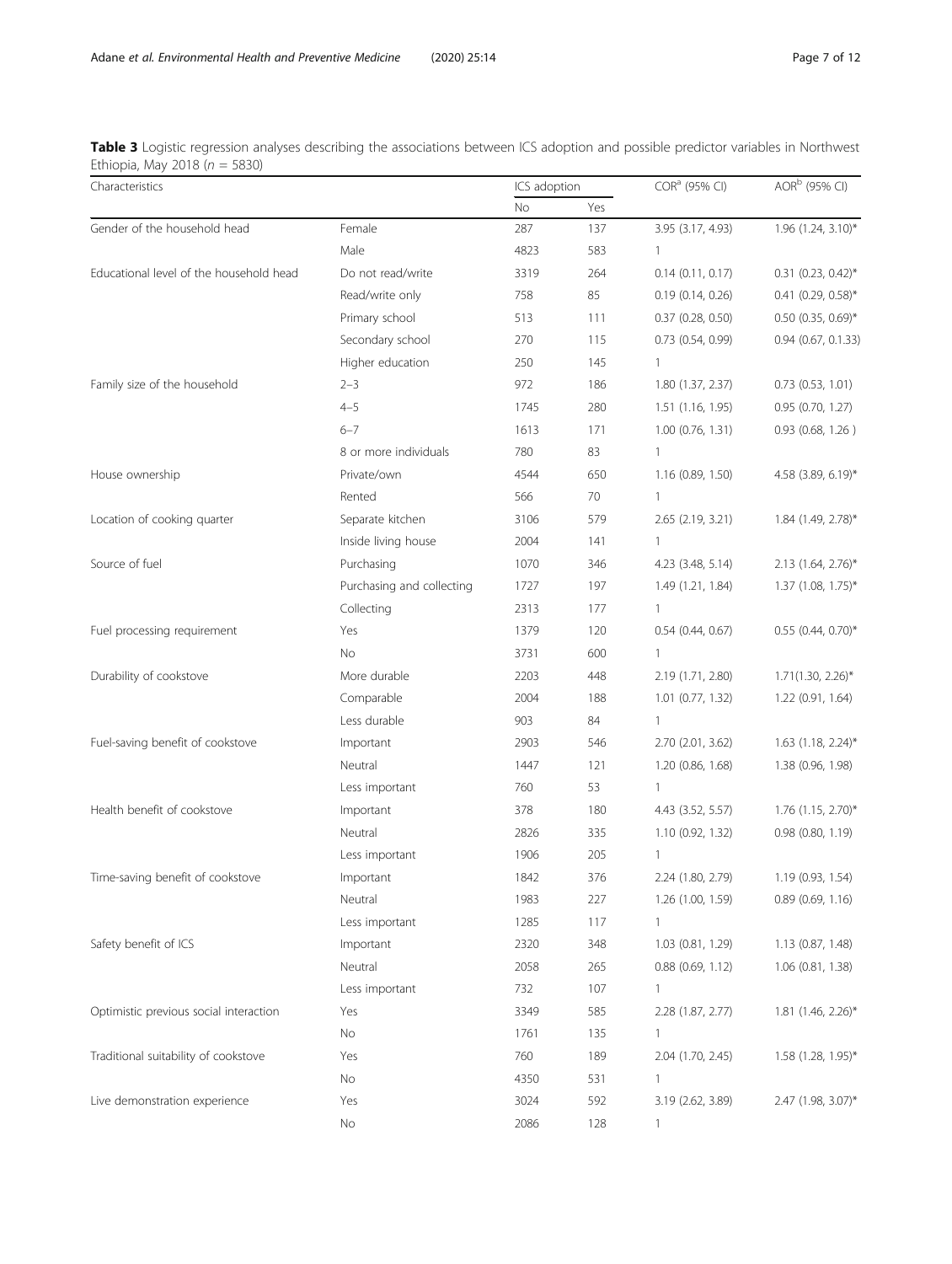| $\epsilon$ and $\epsilon$ and $\epsilon$ and $\epsilon$ and $\epsilon$ and $\epsilon$ and $\epsilon$ and $\epsilon$ and $\epsilon$ and $\epsilon$ and $\epsilon$ and $\epsilon$ and $\epsilon$ and $\epsilon$ and $\epsilon$ and $\epsilon$ and $\epsilon$ and $\epsilon$ and $\epsilon$ and $\epsilon$ and $\epsilon$ and $\epsilon$ and $\epsilon$ and $\epsilon$ and $\epsilon$ |              |     |                   |                           |  |  |  |
|------------------------------------------------------------------------------------------------------------------------------------------------------------------------------------------------------------------------------------------------------------------------------------------------------------------------------------------------------------------------------------|--------------|-----|-------------------|---------------------------|--|--|--|
|                                                                                                                                                                                                                                                                                                                                                                                    | ICS adoption |     | $CORa$ (95% CI)   | AOR <sup>b</sup> (95% CI) |  |  |  |
|                                                                                                                                                                                                                                                                                                                                                                                    | No           | Yes |                   |                           |  |  |  |
| Cheap                                                                                                                                                                                                                                                                                                                                                                              | 461          | 142 | 2.50(2.01, 3.13)  | 2.48 (1.91, 3.21)*        |  |  |  |
| Medium                                                                                                                                                                                                                                                                                                                                                                             | 2161         | 272 | 1.02 (0.86, 1.22) | 1.00(0.82, 1.21)          |  |  |  |
| Expensive                                                                                                                                                                                                                                                                                                                                                                          | 2488         | 306 |                   |                           |  |  |  |
| Yes                                                                                                                                                                                                                                                                                                                                                                                | 2226         | 468 | 2.41 (2.05, 2.83) | $1.81$ $(1.51, 2.17)^*$   |  |  |  |
| No                                                                                                                                                                                                                                                                                                                                                                                 | 2884         | 252 |                   |                           |  |  |  |
|                                                                                                                                                                                                                                                                                                                                                                                    |              |     |                   |                           |  |  |  |

Table 3 Logistic regression analyses describing the associations between ICS adoption and possible predictor variables in Northwest Ethiopia, May 2018 ( $n = 5830$ ) (Continued)

\*Significantly associated

 $COR<sup>a</sup>$  and AOR<sup>b</sup> were obtained by taking the exponentials of the beta coefficients (i.e., Exp( $\beta$ ) = odds ratio) together with their corresponding 95% CIs from our univariate and multivariable logistic regression model analysis outputs respectively using SPSS for Windows version 22 to describe the associations between ICS adoption and the possible predictor variables. The AORs (95% CIs) were obtained from one logistic regression analysis model including an outcome variable of ICS adoption and all independent variables simultaneously

adoption was 12.3% (95% CI 11.5–13.2) in the study households. This finding was extremely lower in comparison with the finding of an adoption study conducted in Southeastern Ethiopia, which reported that the majority of the respondents (75%) have adopted ICS in 2015 [[35\]](#page-11-0). The possible reasons for this big disparity might be the Southwestern Ethiopia study was conducted in an urban setting, and the study area was purposively selected as the study site due to better accessibility of different types of ICS cookstoves to the inhabitants [\[35](#page-11-0)]. The other possible explanation for the difference in adoption might be the reflection of the difference in geographical location and cultural variations. In general, though ICS adoption is believed to generate a variety of public health and environmental benefits in sub-Saharan Africa countries  $[4, 5]$  $[4, 5]$  $[4, 5]$  $[4, 5]$  including Ethiopia  $[6-9]$  $[6-9]$  $[6-9]$  $[6-9]$  $[6-9]$ , this study revealed a very low adoption which might expose all household family members to high HAP and its health outcomes. Hence, this finding may encourage consumers, implementers, and policymakers to play a role in ICS adoption efforts.

Pertaining to the factors of adoption, we investigated 17 potential factors that may act as facilitators or barriers to ICS adoption at the household level in the study area as shown in Table [3](#page-6-0) and a narrative description of the major findings is discussed in four major categories below.

#### Household- and setting-related factors

Under this category, gender, education, house ownership, cooking quarter location, and fuel source type were found to be significantly associated with adoption in the study area as discussed next. To begin with gender, the odds of ICS adoption in female-headed households were nearly twice more than male-headed households in the study population (AOR 1.96; 95% CI 1.24–3.10). This might be due to the fact that the responsibility of cooking-related activity is traditionally given to women in Ethiopia, and it may have driven women who

participated in the cooking and made decisions as household heads to adopt ICS due to their first-hand experience. The finding of this study is in conformity with the finding of an adoption study, which reported that households headed by a male were less likely to adopt ICS than those headed by a female in southern Ethiopia (OR 0.251, 95% CI 0.068–0.916) [[20\]](#page-10-0). However, this was in contrast with the finding of an adoption study conducted in Southwest Ethiopia, which reported that the gender of the household head was not significantly associated with adoption [[9\]](#page-10-0).

Concerning the role of education, households headed by those who could not read and write were 69% less likely to adopt ICS than households headed by those who have completed higher education (AOR 0.31; 95% CI 0.23–0.42). The possible explanation for this finding might be that educated household heads were more informed about the benefits gained from the ICS adoption than uneducated household heads, and better education may increase awareness of the negative effects of the traditional cookstoves. This finding is similar to the finding of an adoption study conducted in South Ethiopia, which reported that educational status was associated with ICS adoption [\[20](#page-10-0)]. Nevertheless, the finding of this study is not in agreement with the finding of an adoption study conducted in Southwest Ethiopia, which reported that household head education was not significantly associated with adoption [\[9](#page-10-0)].

In this study, privately owned households were about four times more likely to adopt ICS than renting households (AOR 4.58; 95% CI 3.89–6.19). This might be explained by permanent home may favor ICS uptake in the study community as supported by previous studies which reported that homeownership and having a permanent house were reported to increase willingness to adopt ICS in Ethiopia [[36\]](#page-11-0), Mexico [[37\]](#page-11-0), and Bangladesh [[38\]](#page-11-0). Besides homeownership, using a separate kitchen was also positively linked to ICS adoption in the study households compared with using the main living house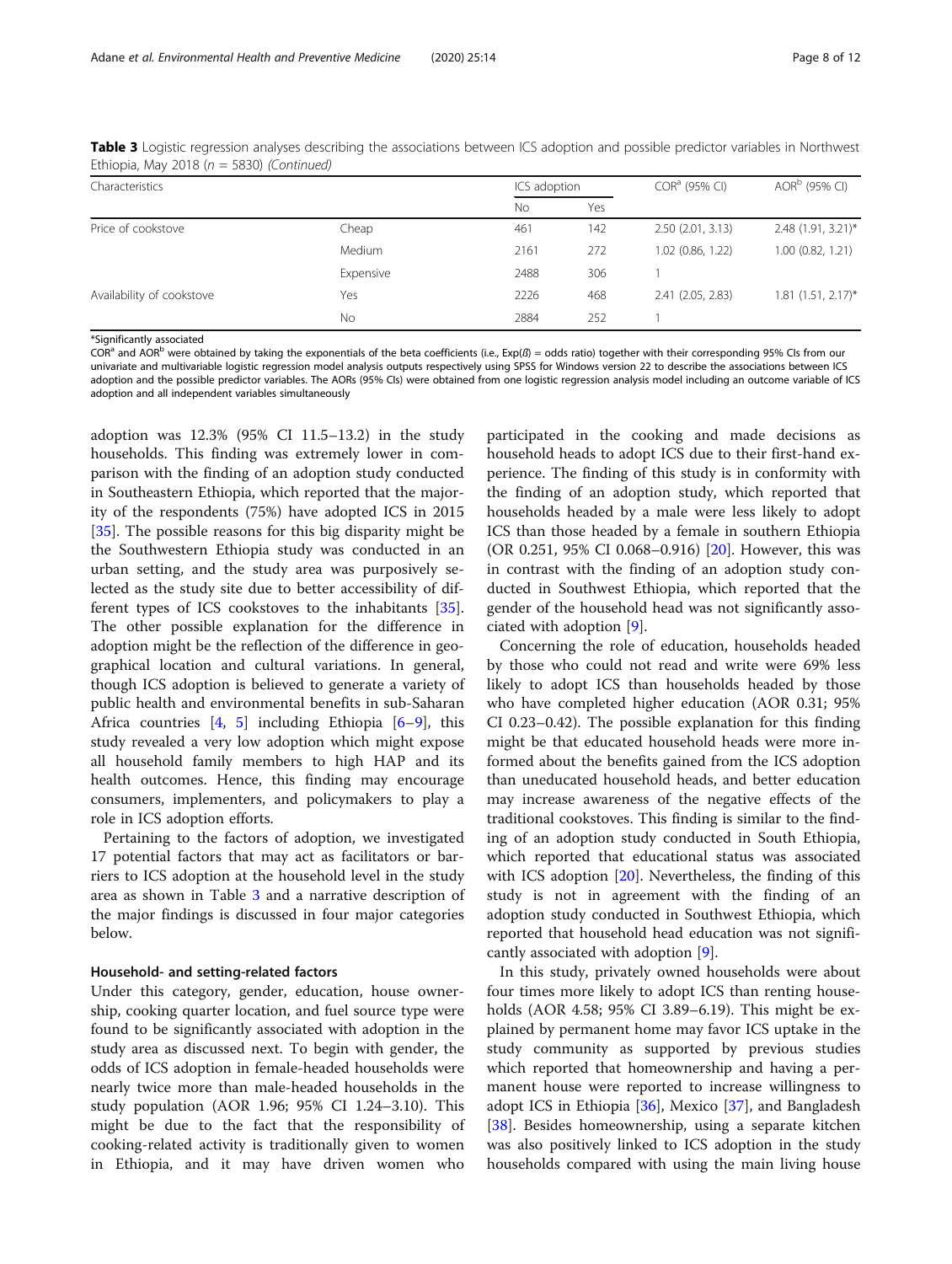as a main cooking quarter (AOR 1.84; 95% CI 1.49– 2.78). The finding is supported by a previous study, which reported that the use of the kitchen as a bedroom was contributing factors to abandoning the use of ICS in rural Mexico [[39\]](#page-11-0).

The fuel source of the household was also found to be significantly associated with adoption. Respondents who reported fuel purchasing as their main source of fuel were about two times more likely to adopt ICS than respondents who reported a free fuel collection method (AOR 2.13; 95% CI 1.64–2.76). The possible reason for the present finding might be the high expenditure for fuel; households who purchase fuel might be positively influenced to adopt ICS due to the ongoing cost incurred to purchase fuel compared to those households who get fuel from free the collection method. This finding is in agreement with previous studies, which reported that households who purchase fuel were more likely to adopt ICS than those who could get free fuel  $[36]$  $[36]$ , and the availability of free fuel was a factor leading to non-adoption of the ICS in Southeastern Ethiopia [\[35\]](#page-11-0).

#### Cookstove technology-related factors

Among the investigated technology-linked factors, the odds of ICS adoption among respondents who reported prior fuel processing requirements of ICS technology were 45% lower than those among respondents who do not report prior fuel processing requirements (AOR 0.55; 95% CI 0.44–0.70). This implies that ICS that does not require prior fuel processing might be more readily adopted by the community. The impact of the perceived importance of the fuel-saving benefit of ICS was also found to be positively associated with adoption (AOR 1.63; 95% CI 1.18–2.24). The possible explanation for this finding could be the greater value given to the fuelsaving benefit of ICS by the study community due to the high cost of fuel. This is supported by the previous stove adoption study, which found a positive association between the fuel-saving efficiency of ICS and adoption in Northern Ethiopia [[6\]](#page-10-0). In addition, the importance of the perceived health benefit of ICS was also found to be positively associated with adoption (AOR 1.76; 95% CI 1.15–2.70). The finding is supported by a previous study, which reported that ICSs with smoke reduction feature were highly preferred by women in rural Senegal [\[40\]](#page-11-0).

Furthermore, the perceived durability of ICS technology was also found to be positively associated with adoption (AOR 1.71; 95% CI 1.30–2.26). The likely explanation for the present finding might be that the expenditure for cookstove might negatively influence adoption due to the ongoing cost incurred to purchase ICS. This finding is in agreement with the previous study, which reported that durability as the main determinant factor for adoption in Ethiopia [[9](#page-10-0)], ensuring cookstove

durability facilitates adoption [\[27\]](#page-10-0). In general, all the cookstove technology-related findings of this study indicate that clean cooking technology program planners and implementers should think about the provision of a range of ICS technologies that have the potential to meet consumer needs while delivering significant health and environmental benefits.

#### Cookstove users' knowledge- and perception-related factors

Among the investigated knowledge- and perceptionrelated factors, ICS adoption was significantly influenced by previous social interaction, and respondents who report an experience of optimistic previous social interaction with neighbors and relatives who had already adopted the ICS was found to increase the odds of ICS adoption (AOR 1.43; 95% CI 1.11–1.83) than respondents who do not report. Similarly, a previous study also reported that peer interaction outside of the household was a strong determinant factor of ICS adoption in urban Rwanda [\[41](#page-11-0)]. Our finding is also in agreement with a multi-country study conducted in Kenya and Zambia which reported that people are strongly influenced by their peers when making clean cookstove purchasing decisions [[26](#page-10-0)].

Besides social interaction, traditionally, suitability of ICS was also found to be positively associated with adoption, respondents who reported that currently distributed ICSs are traditionally suitable were more likely to adopt than those who reported not suitable for preparing the usual meals of the household (AOR 1.58; 95% CI 1.28–1.95). This implies that an ICS that meets cooking expectations of the family for preparing the usual meals with the usual cooking habits could be more adopted due to the high flexibility of the device in meeting a wide range of operating conditions required by the local cooking practices of the households. The result was consistent with that of previous studies that reported the perceived potential of ICS to meet local needs for cooking a staple dish was a significant factor for adoption in rural Mexico [[37](#page-11-0)], Kenya [[42](#page-11-0)], and Northern Ghana [\[43\]](#page-11-0).

Furthermore, the role of a live demonstration of ICS use in adoption was also investigated. Accordingly, previous experience of a live demonstration of ICS use was found to be positively associated with adoption (AOR 2.47; 95% CI 1.98–3.07). Likewise, live demonstration of ICS use to consumers encourages adoption as indicated by previous adoption study that asserted new ICS promotion to potential customers was a key factor in determining adoption in South Ethiopia with an odds ratio of 6.391 [[20\]](#page-10-0). In general, the cookstove users' knowledgeand perception-related findings of this study indicate that households have considerable values on some attributes of ICS technology such as traditional suitability,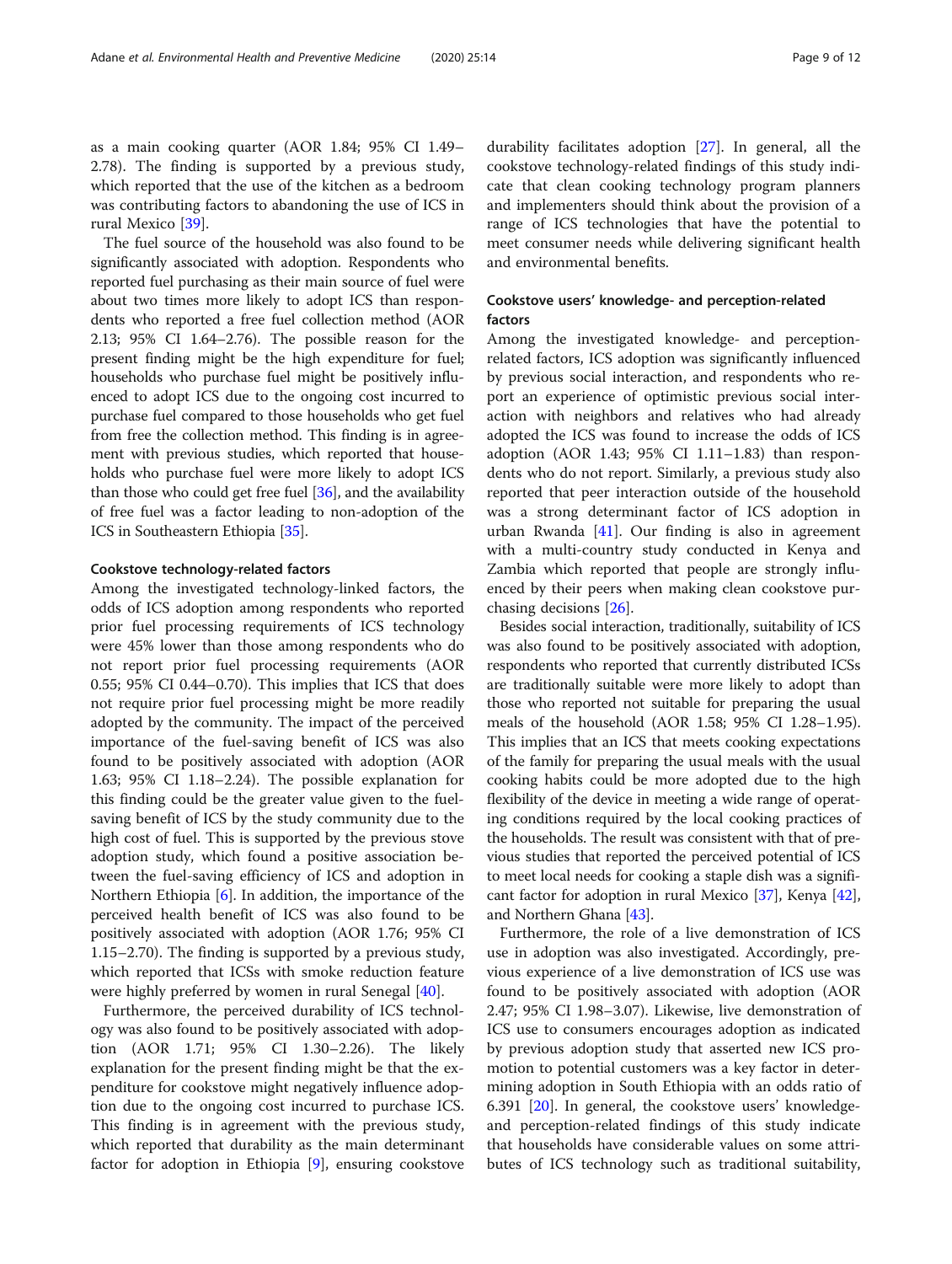and adoption can be strongly influenced by local social interaction and previous live demonstration of ICS use. Hence, it is important to understand which aspects of ICS technology are most important to users, and cooking technology program implementers should take cookstove users' knowledge and perceptions into consideration to increase adoption.

#### Financial- and market development-related factors

In relation to financial implications of stove technology in adoption, households headed by those who reported that the price of new ICS is cheap were about two times more likely in the odds of ICS adoption than those households headed by those who perceived the price of new ICS is expensive (AOR 2.48; 95% CI 1.91–3.21). Similarly, it appears that stove price impacted the willingness to adopt ICS as shown by previous adoption studies in South [\[20\]](#page-10-0) and urban Ethiopia [[36\]](#page-11-0). The finding is also further supported by another previous study in Africa, which reported that technology cost was a significant barrier for adoption in Cameroon [[44](#page-11-0)].

In addition, the role of market development in adoption was also investigated. Accordingly, cookstove availability was found to be positively associated with adoption with AOR of 1.81 (95% CI 1.51–2.17). The finding is supported by a previous study, which reported that the reason for most non-adopters (64.25%) in Ethiopia was the unavailability of ICSs [\[45](#page-11-0)], and another adoption study also reported that availability was an important factor for adoption in Cameroon [\[44\]](#page-11-0). Hence, these findings of financial- and market developmentrelated factors imply that the price and availability of ICS technologies have a strong influence over adoption and are important factors to increase ICS adoption.

#### Strengths and limitations

Our study has several strengths. It was communitybased with a large sample size, strict application of data collection manual, and cross-checking mechanisms and considers a broad range of predictor variables. However, there may be important seasonal variations in cooking practices in the study population; thus, the point prevalence estimate, which might be influenced by season during which the survey took place was the main limitation of our study. Also, we considered only households with children from the wider cookstove trial project to attain the advantage of having a larger sample size which would reduce the sampling error thereby increasing the accuracy of estimations. On the other hand, selection bias might be introduced in doing so, and though we did everything possible to deal with it, still possible bias might have existed and considered as a limitation of the current study.

#### **Conclusions**

In summary, a lower ICS adoption was observed due to household-related, cookstove technology-related, users' knowledge- and perception-related, and financial- and market development-related factors. Thus, to gain successful ICS adoption, clean cooking technology planners, implementers, and policymakers should consider those most important factors in the design and implementation of ICS technology solutions in Ethiopia and other developing countries.

#### Abbreviations

AOR: Adjusted odds ratio; CI: Confidence interval; COR: Crude odds ratio; HAP: Household air pollution; ICS: Improved cookstove; MHDSS: Mecha Health and Demographic Surveillance System; STROBE: Strengthening the Reporting of Observational Studies in Epidemiology; SPSS: Statistical Package for Social Sciences

#### Acknowledgements

We would like to extend our gratitude to the field data collectors, supervisors, and family members of the households who participated in this study.

#### Authors' contributions

MMA was the principal investigator of the study and took the leading responsibility starting from origin, design, and supervising data collection process to the final analysis and preparation of the manuscript. GDA and STM contribute in supervising the study, reviewing the document, and providing critical comments from the design and data collection process to the final analysis and preparation of the manuscript. KLW contributes to reviewing the document and providing critical comments from the design and final analysis to the preparation of the manuscript. The authors read and approved the final manuscript.

#### Authors' information

- 1. Mr. Mesafint Molla Adane (MPH, BSc.), Department of Environmental Health, School of Public Health, College of Medicine and Health Sciences, Bahir Dar University, Bahir Dar, Ethiopia
- 2. Professor Getu Degu Alene (Ph.D., MSc.), Department of Epidemiology and Biostatistics, School of Public Health, College of Medicine and Health Sciences, Bahir Dar University, Bahir Dar, Ethiopia
- 3. Dr. Seid Tiku Mereta (Ph.D., MSc.), Departments of Environmental Health Science and Technology, Jimma University, Ethiopia
- 4. Dr. Kristina Lutomya Wanyonyi (Ph.D., MPH), Department of Dental Academy, Faculty of Science, University of Portsmouth, England

#### Funding

This work was supported by Bahir Dar University through the research funding system of the "Mecha" Health and Demographic Surveillance System [grant number RCS/253/09]. The funder played no role in the conception, methodology, and implementation of the study and interpretation of data or reporting of this study.

#### Availability of data and materials

The data that support the findings of this study are available from the corresponding author on reasonable request and with permission of the "Mecha" Health and Demographic Surveillance research center at Bahir Dar University in Ethiopia.

#### Ethics approval and consent to participate

The study proposal was reviewed and obtained approval on April 04, 2018, from the Ethical Review Committee of Bahir Dar University at the College of Medicine and Health Sciences with protocol number: 088/18-04. Written informed consent to participate in the study was obtained from participants following the distribution of written information sheets in "Amharic" (both official and study area language) to all participants. The informed consent process emphasized voluntary participation, and consent to participation could be withdrawn at any time, without giving a reason and without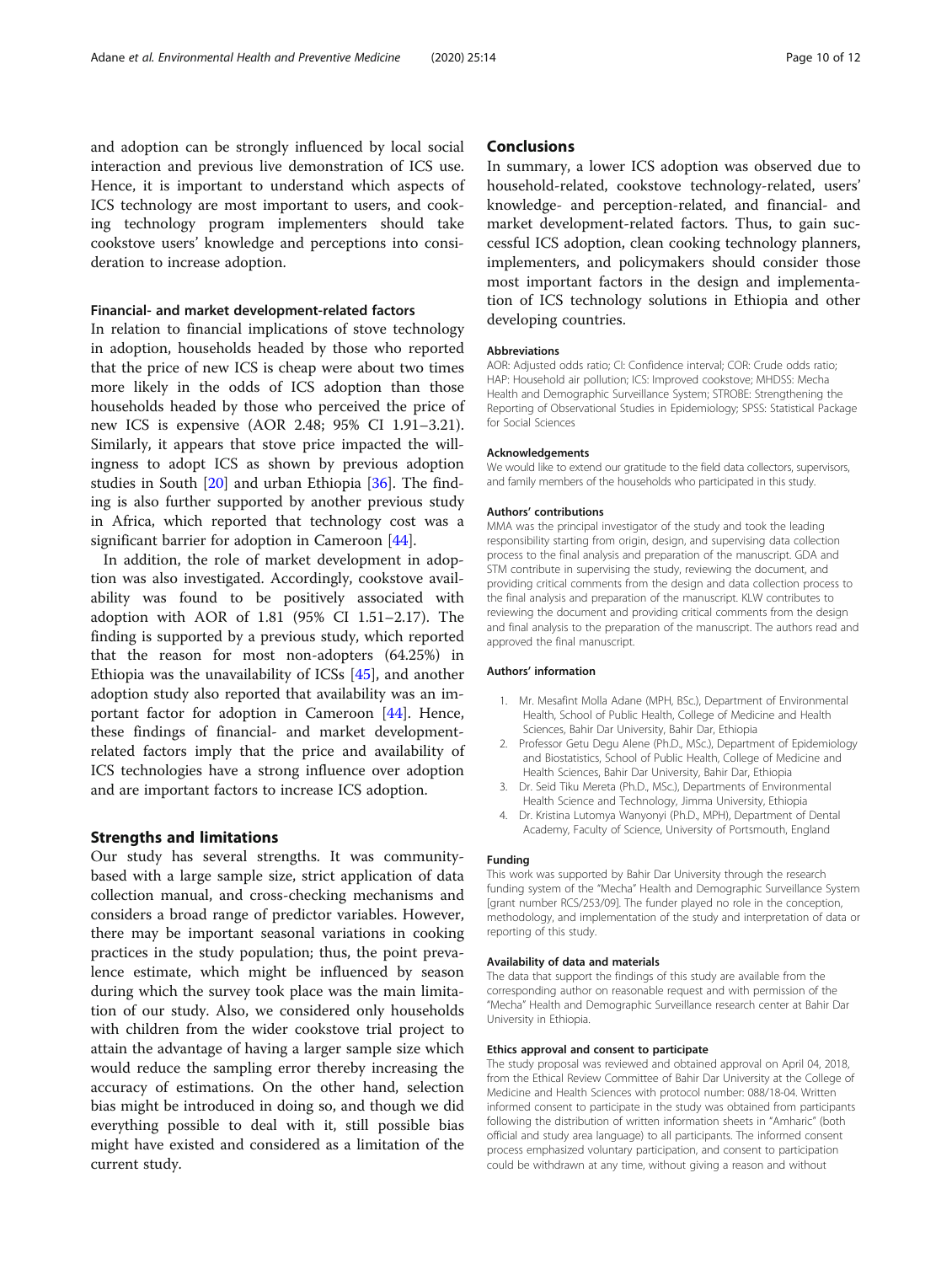<span id="page-10-0"></span>affecting their current or future benefits to which the participant was entitled. Also, no investigation was performed beyond the approved proposal and all data were analyzed anonymously.

#### Consent for publication

Not applicable

#### Competing interests

None declared under financial, general, and institutional competing interests.

#### Author details

<sup>1</sup>Department of Environmental Health, School of Public Health, College of Medicine & Health Sciences, Bahir Dar University, Bahir Dar, Ethiopia. <sup>2</sup> Department of Epidemiology and Biostatistics, School of Public Health, College of Medicine & Health Sciences, Bahir Dar University, Bahir Dar, Ethiopia. <sup>3</sup>Departments of Environmental Health Science and Technology, Jimma University, Jimma, Ethiopia. <sup>4</sup> Queen Mary University of London, Institute of Dentistry, Barts and The London School of Medicine and Dentistry, London, UK.

#### Received: 12 December 2019 Accepted: 23 April 2020 Published online: 15 May 2020

#### References

- 1. Smith K, Bruce N, Balakrishnan K, Adair-Rohani H, Balmes J, Chafe Z, et al. Millions dead: how do we know and what does it mean? Methods used in the comparative risk assessment of household air pollution. Annual review of public health. 2014 Mar 18;35(1). [https://doi.org/10.1146/annurev](https://doi.org/10.1146/annurev-publhealth-032013-182356)[publhealth-032013-182356.](https://doi.org/10.1146/annurev-publhealth-032013-182356)
- 2. Kammila S, Kappen JF, Rysankova D, Hyseni B, Putti VR. Clean and improved cooking in Sub-Saharan Africa: a landscape report (English). Working Paper, World Bank Group, Washington (DC). 2014. Report Number: 98664.
- 3. Kumar P, Mehta S. Poverty, gender, and empowerment in sustained adoption of cleaner cooking systems: making the case for refined measurement. Energy Research & Social Science. 2016 Sep;19:48–52. [https://doi.org/10.1016/j.erss.2016.05.018.](https://doi.org/10.1016/j.erss.2016.05.018)
- 4. International Energy Agency. World energy outlook special report: from poverty to prosperity. Paris, France: October 2017.
- 5. Njenga M, Iiyama M, Jamnadass R, Helander H, Larsson L, De Leeuw J, et al. Gasifier as a cleaner cooking system in rural Kenya. Journal of cleaner production. 2016 May 10;121:208–17. [https://doi.org/10.1016/j.jclepro.2016.](https://doi.org/10.1016/j.jclepro.2016.01.039) [01.039.](https://doi.org/10.1016/j.jclepro.2016.01.039)
- 6. Gebreegziabher Z, Van Kooten GC, Van Soest DP. Technological innovation and dispersion: environmental benefits and the adoption of improved biomass cookstoves in Tigrai, northern Ethiopia. Energy Economics. 2017 Sep 7;67:337–45. [https://doi.org/10.1016/j.eneco.2017.08.030.](https://doi.org/10.1016/j.eneco.2017.08.030)
- 7. Gizachew B, Tolera M. Adoption and kitchen performance test of improved cook stove in the Bale Eco-Region of Ethiopia. Energy for sustainable development. 2018 Aug;45:186–9. <https://doi.org/10.1016/j.esd.2018.07.002>.
- 8. Abadi N, Gebrehiwot K, Techane A, Nerea H. Links between biogas technology adoption and health status of households in rural Tigray. Northern Ethiopia. Energy Policy. 2017 Feb;101:284–92. [https://doi.org/10.](https://doi.org/10.1016/j.enpol.2016.11.015) [1016/j.enpol.2016.11.015](https://doi.org/10.1016/j.enpol.2016.11.015).
- 9. Legesse W, Derese A, Samuel T. Determinants of adoption of improved stove technology in Dendi district, West Shoa, Oromia Regional State, Ethiopia. American Journal of Human Ecology. 2015 May 12;4 (4)(4):69-78. <https://doi.org/10.11634/216796221504731>.
- 10. Anenberg S, Balakrishnan K, Jetter J, Masera O, Mehta S, Moss J, et al. Cleaner cooking solutions to achieve health, climate, and economic cobenefits. Environmental science & technology. 2013 Apr 3;47(9):3944–52. [https://doi.org/10.1021/es304942e.](https://doi.org/10.1021/es304942e)
- 11. Cordes L. Igniting change: a strategy for universal adoption of clean cookstoves and fuels. Global Alliance for Clean Cookstoves (GACC). Washington DC, USA. November 2011.
- 12. Bonan J, Battiston P, Bleck J, LeMay-Boucher P, Pareglio S, Sarr BA, et al. Social interaction and technology adoption: experimental evidence from improved cookstoves in Mali, Working Paper, No. 047.2017, Fondazione Eni Enrico Mattei (FEEM), Milano. 2017 Sep 18. [https://doi.org/10.2139/ssrn.](https://doi.org/10.2139/ssrn.3038706) [3038706.](https://doi.org/10.2139/ssrn.3038706)
- 13. Rosenthal J, Quinn A, Grieshop AP, Pillarisetti A, Glass RI. Clean cooking and the SDGs: integrated analytical approaches to guide energy interventions

for health and environment goals. Energy for Sustainable Development. 2018 Feb;42:152–9. [https://doi.org/10.1016/j.esd.2017.11.003.](https://doi.org/10.1016/j.esd.2017.11.003)

- 14. Putti VR, Tsan M, Mehta S, Kammila S. The state of the global clean and improved cooking sector. ESMAP Technical Paper; No. 007/15. World Bank. Washington DC, USA. May 2015.
- 15. Aung TW, Jain G, Sethuraman K, Baumgartner J, Reynolds C, Grieshop AP, et al. Health and climate-relevant pollutant concentrations from a carbon-finance approved cookstove intervention in rural India. Environmental science & technology. 2016 June 2;50(13):7228–38. [https://doi.org/10.1021/acs.est.5b06208.](https://doi.org/10.1021/acs.est.5b06208)
- 16. Barnes DF, Kumar P, Openshaw K. Cleaner hearths, better homes: new stoves for India and the developing world: The World Bank. New Delhi, India: Oxford University Press; 2012c.
- 17. Mortimer K, Ndamala CB, Naunje AW, Malava J, Katundu C, Weston W, et al. A cleaner burning biomass-fuelled cookstove intervention to prevent pneumonia in children under 5 years old in rural Malawi (the Cooking and Pneumonia Study): a cluster randomised controlled trial. The Lancet. January 2017;389(10065):167–75. [https://doi.org/10.1016/S0140-6736\(16\)32507-7](https://doi.org/10.1016/S0140-6736(16)32507-7).
- 18. Winrock International. Clean and Efficient Cooking Technologies and Fuels: Consumer preferences and stove adoption. September: United States Agency for International Development; 2017. Available at: [https://www.](https://www.usaid.gov/sites/default/files/documents/1865/cookstoves-toolkit-2017-mod6-consumer-preferences.pdf) [usaid.gov/sites/default/files/documents/1865/cookstoves-toolkit-2017-mod6](https://www.usaid.gov/sites/default/files/documents/1865/cookstoves-toolkit-2017-mod6-consumer-preferences.pdf) [consumer-preferences.pdf.](https://www.usaid.gov/sites/default/files/documents/1865/cookstoves-toolkit-2017-mod6-consumer-preferences.pdf) .
- 19. Ministry of Environment, Forest and Climate Change, Netherlands Development Organization (SNV) Ethiopia, Review of policies and strategies related to the clean cooking sector in Ethiopia final report, strengthening the enabling environment for clean cooking project, Addis Ababa, Ethiopia, May 2018.
- 20. Belachew B, Danano KA. Assessing factors that challenges the dissemination of improved cook stove in selected rural kebeles of Adiyo Woreda, Kaffa Zone, SNNPRS. Innov Ener Res. 2019 Mar 27;8(1). [https://doi.org/10.4172/](https://doi.org/10.4172/2576-1463.1000222) [2576-1463.1000222](https://doi.org/10.4172/2576-1463.1000222).
- 21. Mondal H, Bryan E, Ringler C, Mekonnen D, Rosegrant M. Ethiopian energy status and demand scenarios: prospects to improve energy efficiency and mitigate GHG emissions. Energy. 2018 April 15;149:161–72. [https://doi.org/](https://doi.org/10.1016/j.energy.2018.02.067) [10.1016/j.energy.2018.02.067](https://doi.org/10.1016/j.energy.2018.02.067).
- 22. Padam G, Rysankova D, Portale E, Koo B, Keller S, Fleurantin G. Ethiopia beyond connections: energy access diagnostic report based on the multitier framework (English), June 2018. Washington, D.C. : World Bank Group, Report Number : 129100.
- 23. Beyene GE, Kumie A, Edwards R, Troncoso K. Opportunities for transition to clean household energy in Ethiopia: application of the household energy assessment rapid tool: Ethiopia. Geneva: World Health Organization; 2018. Licence: CC BY-NC-SA 3.0 IGO.
- 24. Bonan J, Pareglio S, Tavoni M. Access to modern energy: a review of barriers, drivers and impacts. Environment and Development Economics. 2017 July 10;22(5):491–516. <https://doi.org/10.1017/S1355770X17000201>.
- 25. Lewis JJ, Pattanayak SK. Who adopts improved fuels and cookstoves? A systematic review. Environ Health Perspect. 2012 May 1;120(5):637–45. <https://doi.org/10.1289/ehp.1104194>.
- 26. Jürisoo M, Lambe F, Osborne M. Beyond buying: The application of service design methodology to understand adoption of clean cookstoves in Kenya and Zambia. Energy Research & Social Science. 2018 May 1;39:164–76. [https://doi.org/10.1016/j.erss.2017.11.023.](https://doi.org/10.1016/j.erss.2017.11.023)
- 27. Rehfuess EA, Puzzolo E, Stanistreet D, Pope D, Bruce NG. Enablers and barriers to large-scale uptake of improved solid fuel stoves: a systematic review. Environmental health perspectives. 2014 Feb 1;122(2):120–30. <https://doi.org/10.1289/ehp.1306639>.
- 28. Federal Democratic Republic of Ethiopia, Ethiopia's climate resilient green economy strategy. Addis Ababa, Ethiopia. November 2011.
- 29. Karanja A, Gasparatos A. Adoption and impacts of clean bioenergy cookstoves in Kenya. Renewable and sustainable energy reviews. 2019 Mar 1;102:285–306. <https://doi.org/10.1016/j.rser.2018.12.006>.
- 30. Gall ET, Carter EM, Matt Earnest C, Stephens B. Indoor air pollution in developing countries: research and implementation needs for improvements in global public health. American journal of public health. 2013 March 08;103(4):e67–72.
- 31. Quinn AK, Bruce N, Puzzolo E, Dickinson K, Sturke R, Jack DW, et al. An analysis of efforts to scale up clean household energy for cooking around the world. Energy for Sustainable Development. 2018 Oct 1;46. [https://doi.org/10.1016/j.esd.2018.06.011.](https://doi.org/10.1016/j.esd.2018.06.011)
- 32. Elisa P, Eva R, Debbi S, Daniel P, Nigel B. Factors influencing the adoption and sustained use of improved cookstoves and clean household energy.